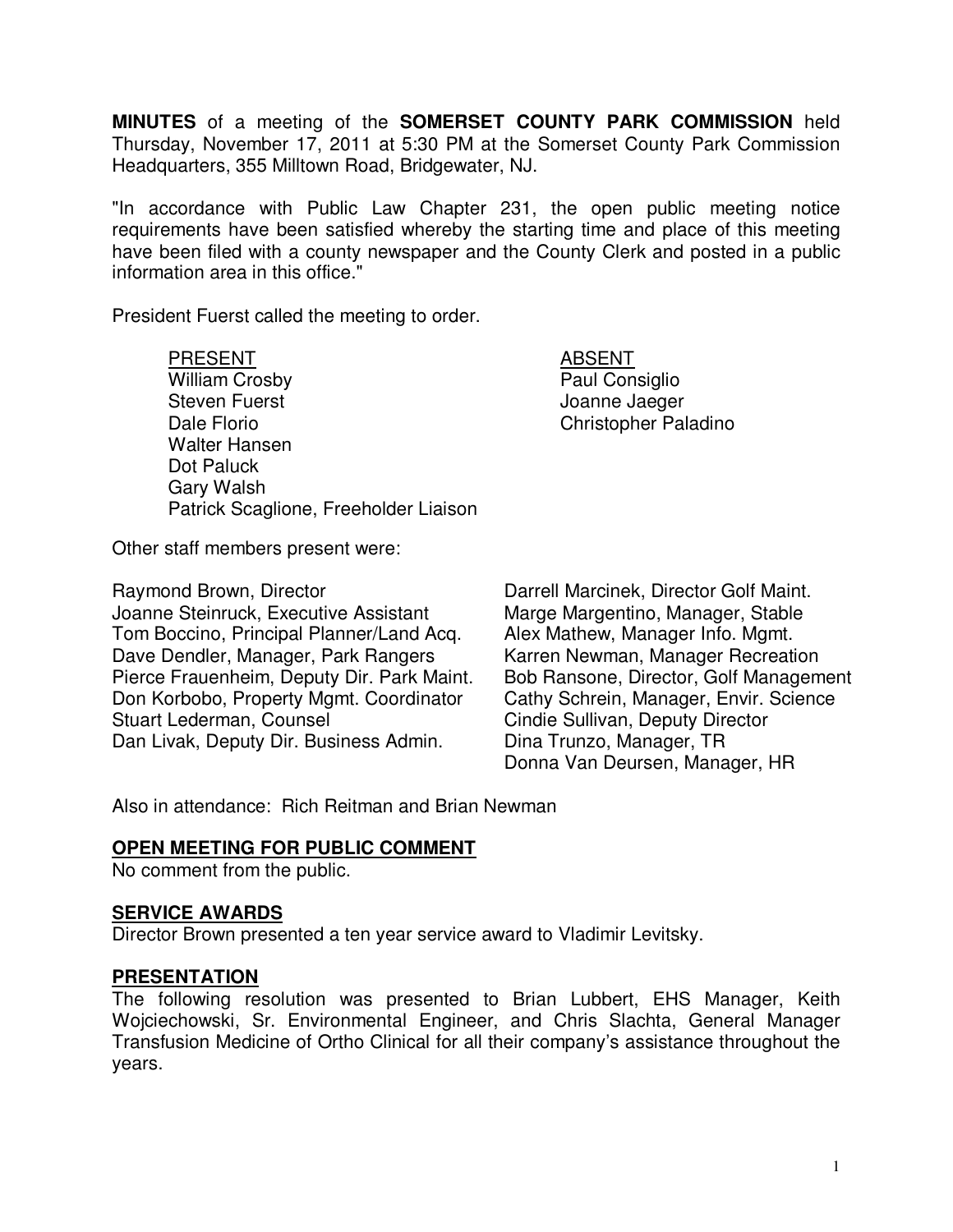# **Resolution R11-079 – Thanks and Appreciation to Ortho Clinical Diagnostics**

Resolution thanks the management and employees of Ortho Clinical Diagnostics for the assistance during their Fall Clean Up program that was held at Duke Island Park. MOVED BY: Commissioner Walsh; seconded by: Commissioner Hansen. YEAS: Commissioners Crosby, Florio, Hansen, Paluck, and Walsh. NAYES: None. ABSENT: Commissioners Crosby, Jaeger, Paladino, and President Fuerst.

# **APPROVAL OF THE MINUTES**

Director Brown called for the approval of the minutes of the last regular meeting held October 20, 2011. MOVED BY: Commissioner Crosby; seconded by: Commissioner Walsh. YEAS: Commissioners Crosby, Florio, Hansen, Paluck, and Walsh. NAYES: None. ABSENT: Commissioners Consiglio, Jaeger, Paladino, and President Fuerst.

Director Brown called for the approval of the minutes of the last Work Session held on November 10, 2011. MOVED BY: Commissioner Hansen; seconded by: Commissioner Crosby. YEAS: Commissioners Crosby, Florio, Hansen, Paluck, and Walsh. NAYES: None. ABSENT: Commissioners Consiglio, Jaeger, Paladino, and President Fuerst.

# **APPROVAL OF BILLS FOR PAYMENT**

## **Resolution R11-080 - Payment of Claims**

Resolution authorizing payment of bills for \$1,040,834.58 comprising of check numbers 203541-203562, 203964-203976, 203563-203624, 203870-203963, 204191-204258, and 204586-204642. MOVED BY: Commissioner Crosby; seconded by: Commissioner Hansen. YEAS: Commissioners Crosby, Hansen, Paluck, Walsh, and President Fuerst. NAYES: None. ABSTAIN: Commissioner Florio. ABSENT: Commissioners Consiglio, Jaeger, and Paladino.

## **CONSENT AGENDA**

## **RESOLUTIONS**

The following resolutions were MOVED BY: Commissioner Hansen; seconded by: Commissioner Walsh. YEAS: Commissioners Crosby, Florio, Hansen, Paluck, Walsh, and President Fuerst. NAYES: None. ABSENT: Commissioners Consiglio, Jaeger, and Paladino.

### **Resolution R11-081 – Transfer of Appropriations**

Resolution transfers money from trust accounts surplus accounts. This transfer was recommended by the auditors. Staff reviewed fund balances in every account and had previously advised the Commissioners as to how much of the balances were available for transfer.

## **Resolution R11-083 – Award of State of New Jersey Contract Purchase of a Ford F450 XL Super Duty Cab Chassis 4WD with Options**

Resolution awards a contract to purchase from Warnock Fleet for \$27,699.00.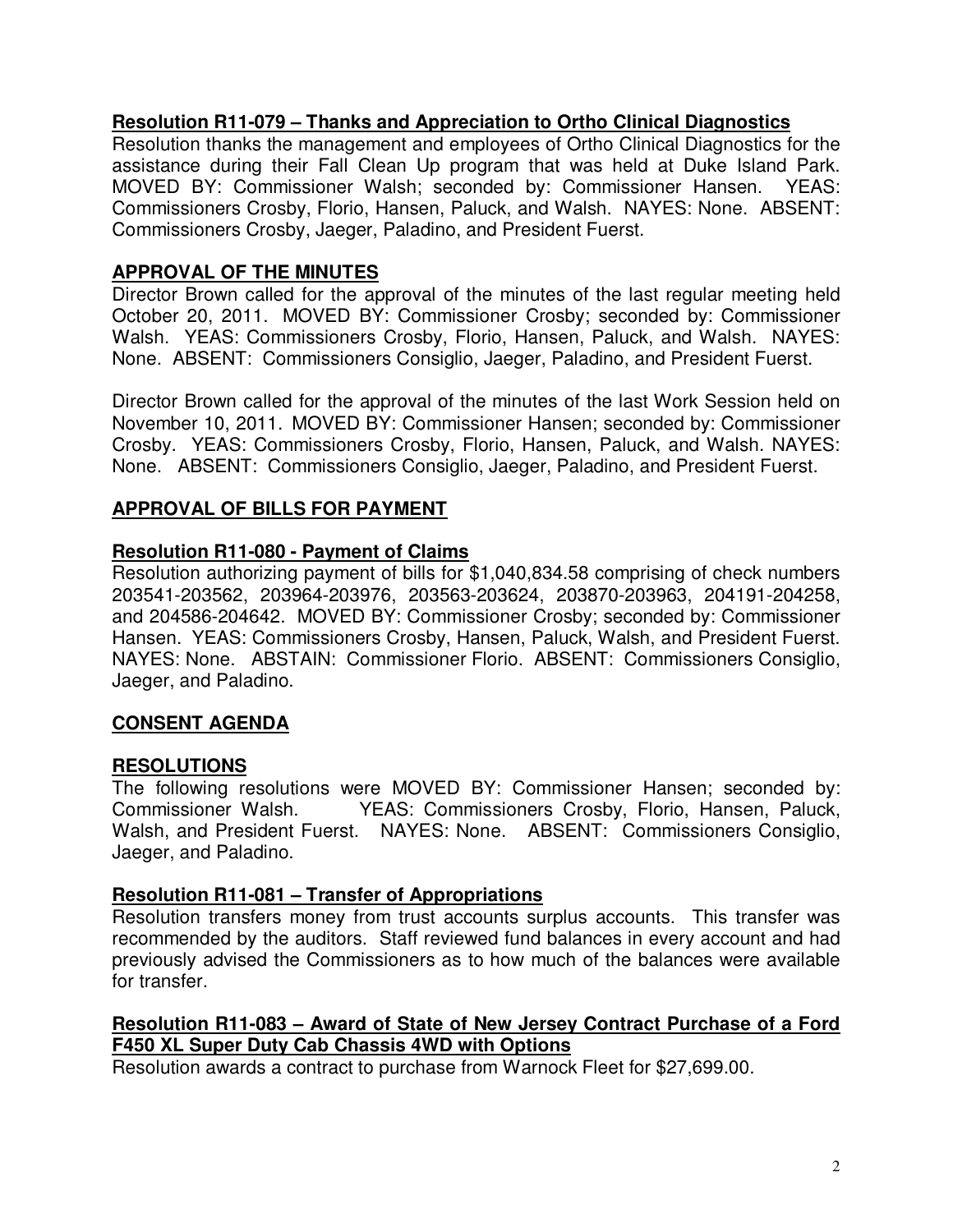## **Resolution R11-084 – Award of State of New Jersey Contract Purchase of a Rugby Dump Body with Options Installed**

Resolution awards a contract to purchase from Monmouth Truck Equipment for \$5,009.00.

## **Resolution R11-085 – Award of State of New Jersey Contract Purchase of a Class IV Towing Hitch Installed**

Resolution awards a contract to purchase from Monmouth Truck Equipment for \$265.00.

### **Resolution R11-086 – Award of State of New Jersey Contract Purchase of a Snow Plow with Options Installed**

Resolution awards a contract to purchase from Monmouth Truck Equipment for \$3,200.00.

### **Resolution R11-087 – Award of Second Year of a Three-Year Contract for Equine Services**

Resolution awards a contract for farrier to Professional Farrier Services, Inc., equine dentist to Dr. James L. Smith, and veterinarian services to Running "S" Veterinary Service. The cost is \$135,000.00.

### **Resolution R11-088 - Award of First Year of a Two-Year Contract for Stable Bedding**

Resolution awards a contract to Bohonyi Corporation – D/B/A New Egypt Agway and the cost is \$63,000.00.

#### **Resolution R11-089 – Award of Second Year of a Two-Year Contract for Tree Pruning and Removal Services**

Resolution awards a contract to Andy Mott, Inc. The annual cost is approximately \$43,543.00.

The following resolutions were voted on separately from the Consent Agenda:

### **Resolution R11-082 – Amending R11-078 to Authorize Insertion of Special Items of Revenue into the 2012 Budget: \$250,000.00**

Resolution authorizes receipt of \$250,000.00 into a grant budget account for the costs of taking over the maintenance costs of the recently acquired Skillman Village property. MOVED BY: Commissioner Hansen; seconded by: Commissioner Crosby. YEAS: Commissioners Crosby, Florio, Hansen, Paluck, and President Fuerst. NAYES: None. ABSTAIN: Commissioner Walsh. ABSENT: Commissioners Consiglio, Jaeger, and Paladino.

The following resolution was pulled from the meeting and will be presented at the December 8 Park Commission meeting: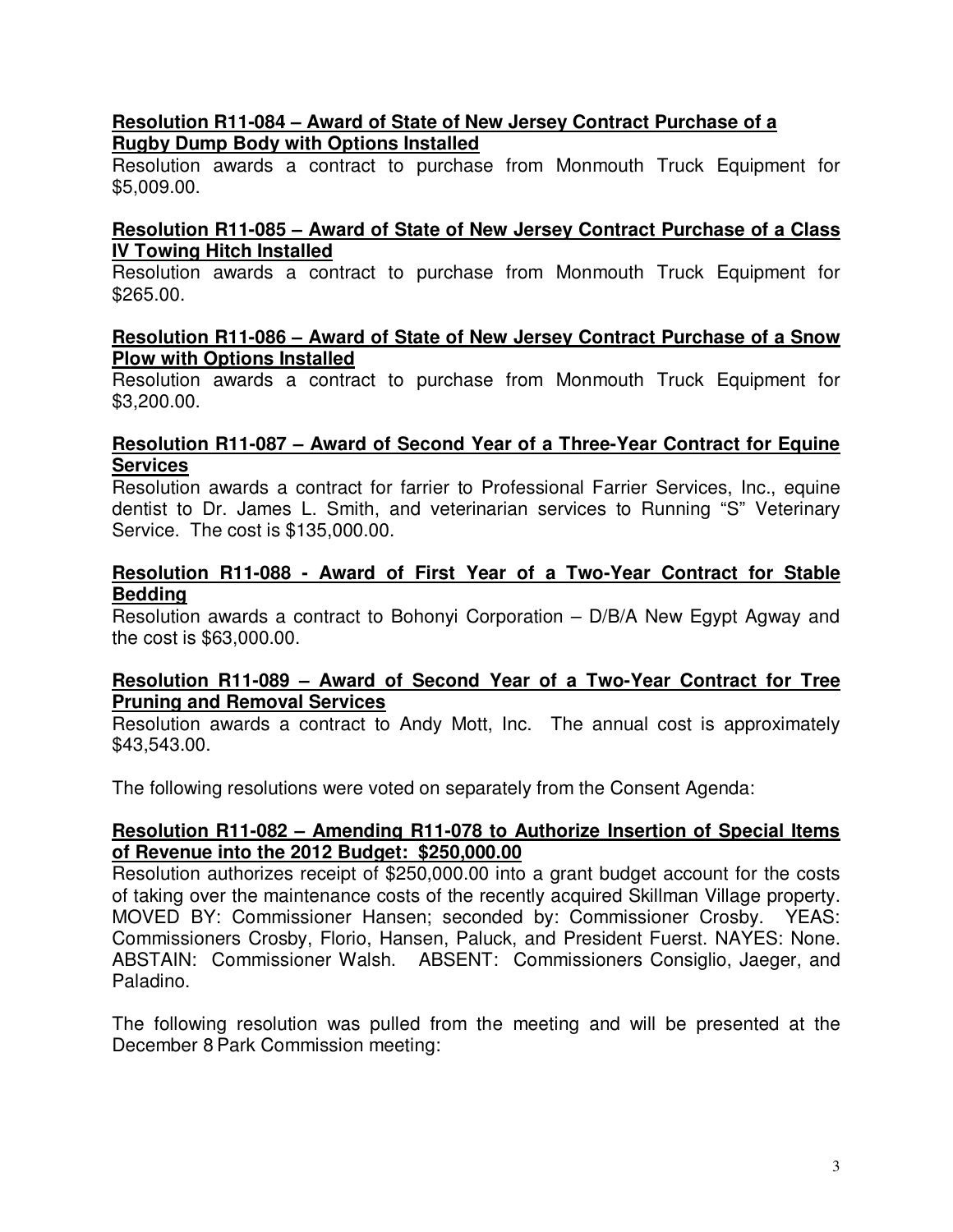## **Resolution R11-090 – Emergency Appropriation of Funds for Repairs Due to Hurricane Irene**

Resolution authorizes emergency funds in the amount of \$1,291,276.00.

# **REPORT OF DIRECTOR**

Director Brown submitted a report for the month of October 2011. Ray showed the Commissioners the flag that was given to the Park Commission from Congressman Leonard Lance that flew over the U.S. Capital, in appreciation for hosting the Traveling Wall exhibit.

# **COMMISSIONER CORRESPONDENCE**

- 1. Letter from MWH informing the Park Commission they have applied for a NJDEP Dam Safety Permit to permanently breach a dam structure located on Robert Street and Edgewater Avenue.
- 2. Letter from Cherry, Weber & Associates advising of the Notification of Green Acres Minor Disposal Public Meeting on December 14 for Replacement of County Bridge on Newmans Lane over the West Branch Middle Brook in Bridgewater Township.
- 3. Letter of thanks from the Skyland Conference for the assistance during the Cross Country Championship.
- 4. Thank you letter from the Watchung Library to the EEC for providing the Naturalist programs.

# **COMMITTEE REPORTS**

## **FINANCE**

Commissioner Walsh, Chair of the Committee, submitted a report for the month of October 2011.

The 2012 temporary budget will be adopted and 2011 accounts will be closed at the year-end meeting to be scheduled for December 28. Brian Newman reported approximately \$400,000.00 to \$450,000.00 will be moved to surplus. Ray Brown reported that the health and dental benefits were negotiated at a flat fee and asked the Commissioners for permission to sign the contract for 2012. All Commissioners agreed.

## **HUMAN RESOURCES**

Donna Van Deursen, Manager, Human Resources reported that the dental plan has an added program that if an employee goes to a dentist within the network the rates will be reduced. Donna is arranging supervisory training for 2012 with the County and the Joint Insurance Fund.

## **LEISURE SERVICES**

Cindie Sullivan, Deputy Director reported that the RFP's for professional services are due today and staff will review them tomorrow for an award at the December 8 meeting.

Dina Trunzo, Manager Recreation reported that staff has been working on ideas and strategies to increase revenue and maximize use of the TR Activity Center. The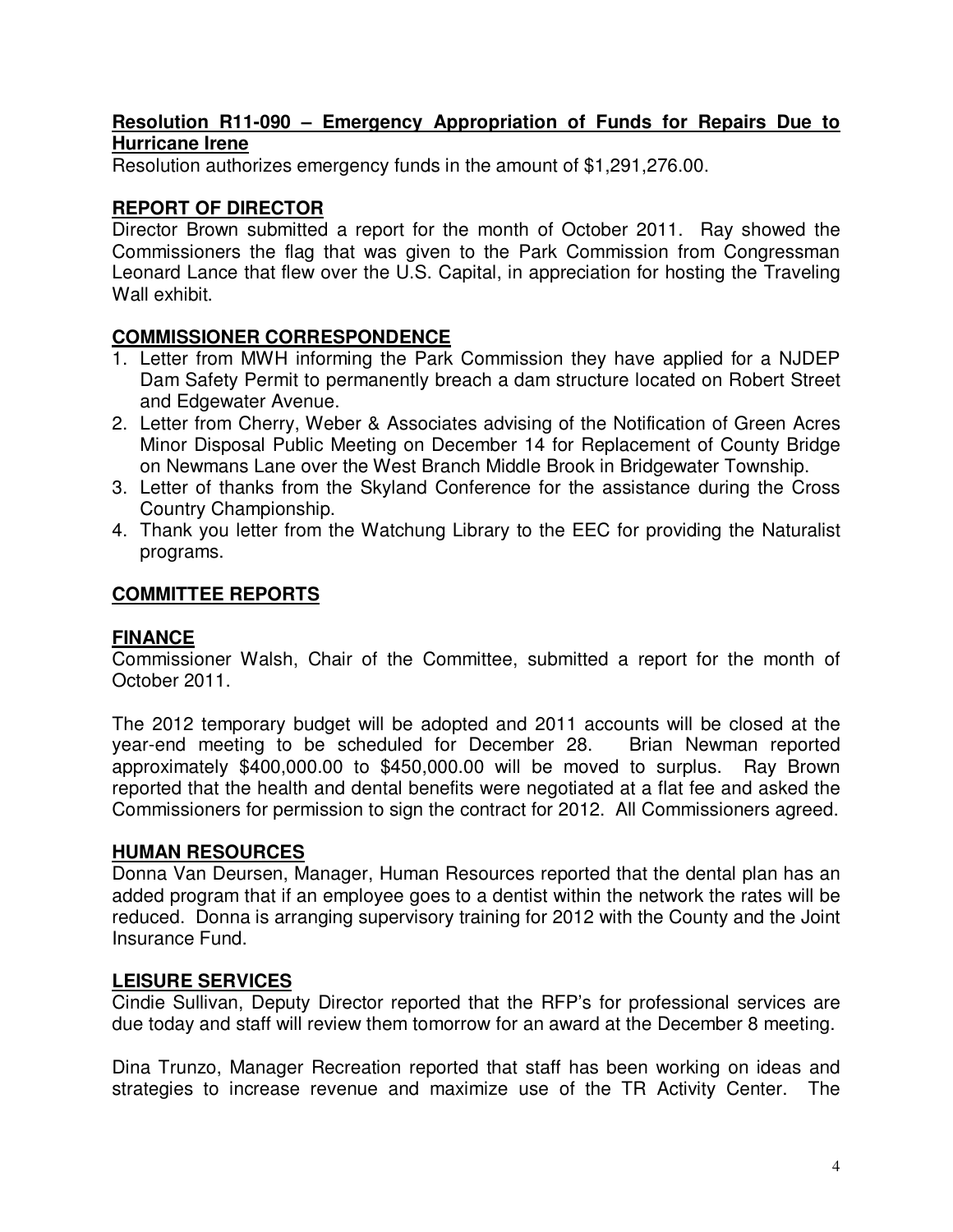department is looking to add new programs that require special instruction such as a drama program for children with a drama therapist, parent and me type programs, and a Social Story Yoga program which will be conducted by a local teacher.

Cathy Schrein, Manager, Environmental Science reported that the Center will market to out-of-county schools the on-site programming availability. Currently programming is available to out-of-county schools only if they come to the Center. The Frost Fest will be held December 2-18 with an ice sculpting demo, dogsled demo, and ending with a Hibernation Masquerade where the participants wear pajamas and make an animal mask to put the animals to bed for the winter. The Passport Program is ongoing and after ten stamps have been collected on the Passport a Leisure Pursuit card will be given which is worth \$20.00 toward any registration for Park Commission programs. The EEC gift shop was advertised in the New Jersey Countryside magazine.

Karren Newman, Manager Recreation reported that fall Yoga is completed and in January a second class will be offered from 5:30 to 6:30 p.m. The Turkey Trot will be held Saturday, November 19<sup>th</sup> at Colonial Park. Green Knoll Tennis Center hosted a quick start little league tennis team supported by the USTA. There were 40 children that participated and for hosting the event the USTA has awarded Karren a full scholarship to attend a USTA conference in New Orleans.

Marge Margentino, Manager Stable reported that the Halloween snow storm caused much damage to the trails and cancellation of two major events. Staff has been working hard to clear the trails and they should be open next week. The Stable hosted a clinic on November 6 and had 21 participants. On November 13 there were 49 riders for various group rides. The Autism group held their last ride of the year. Marge is working with the Veterans from Lyons on therapy using the horses. She is also looking into doing the same for Bonnie Brae. The Family and Friends Introductory ride to be held on November 25 has full registration and an additional ride has been added and has full registration.

## **GOLF MANAGEMENT**

Commissioner Paluck, Chair of the Committee, submitted a report for the month of October 2011.

Darrell Marcinek, Director Golf Maintenance reported that Warrenbrook Golf Course closed early due to the heavy damage from tree debris. Staff is winterizing the irrigation systems. Tammy Stephens, from Neshanic Valley, was promoted to the new superintendent at Warrenbrook.

Bob Ransone, Deputy Director Golf Management reported that the golf courses were closed for four days due to the snow storm. Golf is offering a Healthy Husbands Shot Gun Tournament at Green Knoll, Spooky Brook, and Quail Brook.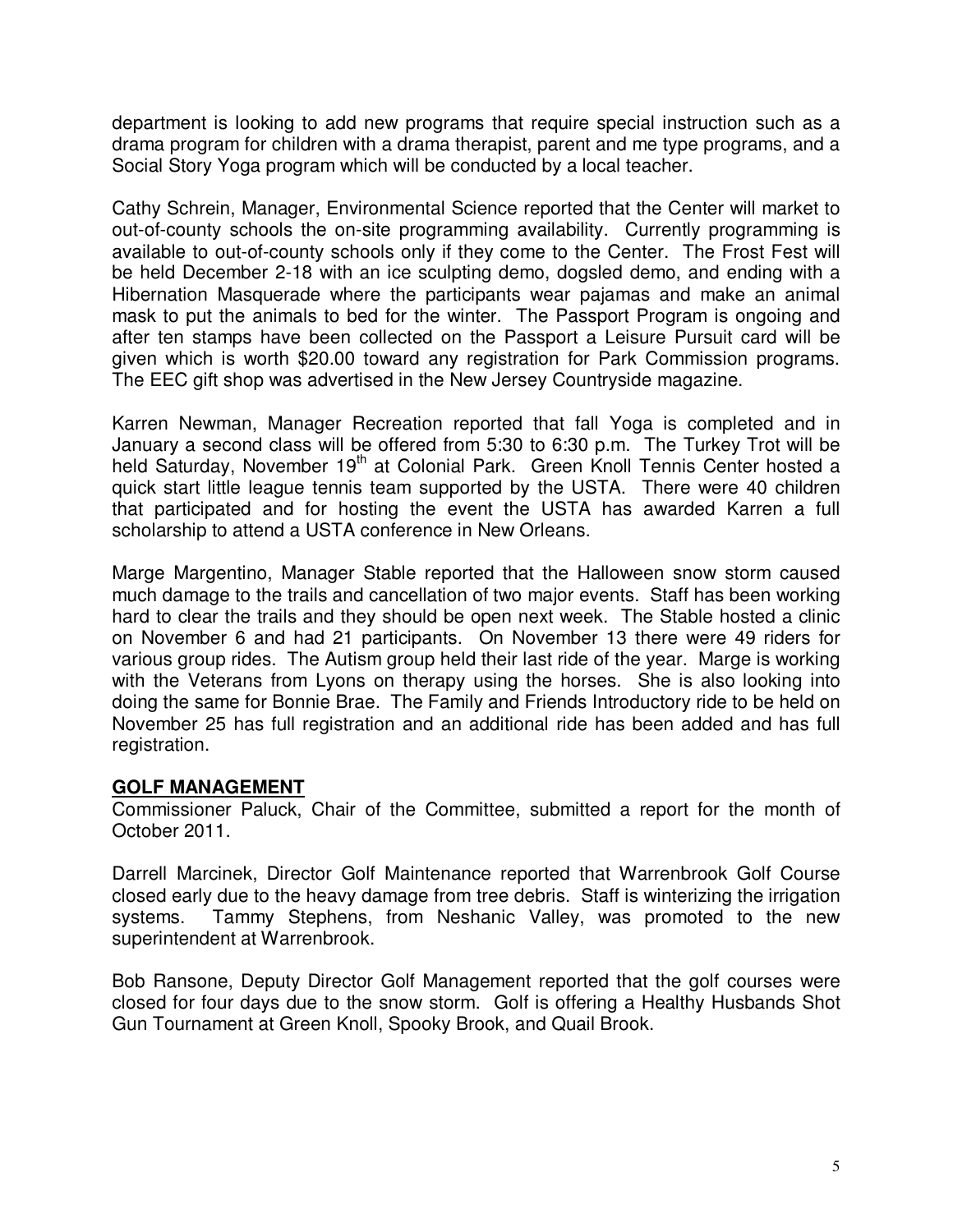## **BUSINESS ADMINISTRATION**

Dan Livak, Deputy Director/Business Administration reported that work continues on the budget. He is also working with FEMA on reimbursements from Hurricane Irene. Dave Dendler and Dan are working with the Montgomery Police on security at Skillman Village.

## **INFORMATION MANAGEMENT**

Commissioner Hansen, Chair of the Committee, submitted a report for the month of October 2011.

Alex Mathew, Manager, Information Management reported that the new servers have been relocated to the second floor. Work continues on installing and setting up Office 2010.

### **VISITOR SERVICES**

Commission Crosby, Chair of the Committee, submitted a report for the month of October 2011.

Dave Dendler, Manager, Park Rangers reported that Adopt-A-Boulder was held on November 5. The climbing competition was not held this year due to the tree debris on the trails from the snow storm. There were more than 50 volunteers that day that performed over six hours of work and cleared 80% of the trails.

### **PROPERTY MANAGEMENT**

Don Korbobo, Property Management Coordinator reported that there was much tree damage due to the snow storm. A bid is being prepared for three farm parcels and there will be a fourth added for the farm next to Neshanic Valley which is 45 acres.

### **PLANNING AND LAND ACQUISITION**

Commissioner Paluck, Chair of the Committee, submitted a report for the month of October 2011.

Tom Boccino, Parks Section Principal Planner, Land Acquisition reported that the Skillman Village property has closed. The acreage for 2011 will fall short of the 1,000 goal but will still have a record of over 900 acres in a bad economy.

## **CAPITAL FACILIITES – CONSTRUCTION and ENGINEERING**

The report was submitted for the month of October 2011.

### **PARK MAINTENANCE & HORTICULTURE**

Pierce Frauenheim, Deputy Director Park Maintenance reported that Arborist Day will be held on December 3 at Skillman Village.

### **AUDIT COMMITTEE**

Commissioner Walsh reported that an RFP of auditors for 2012 will be solicited.